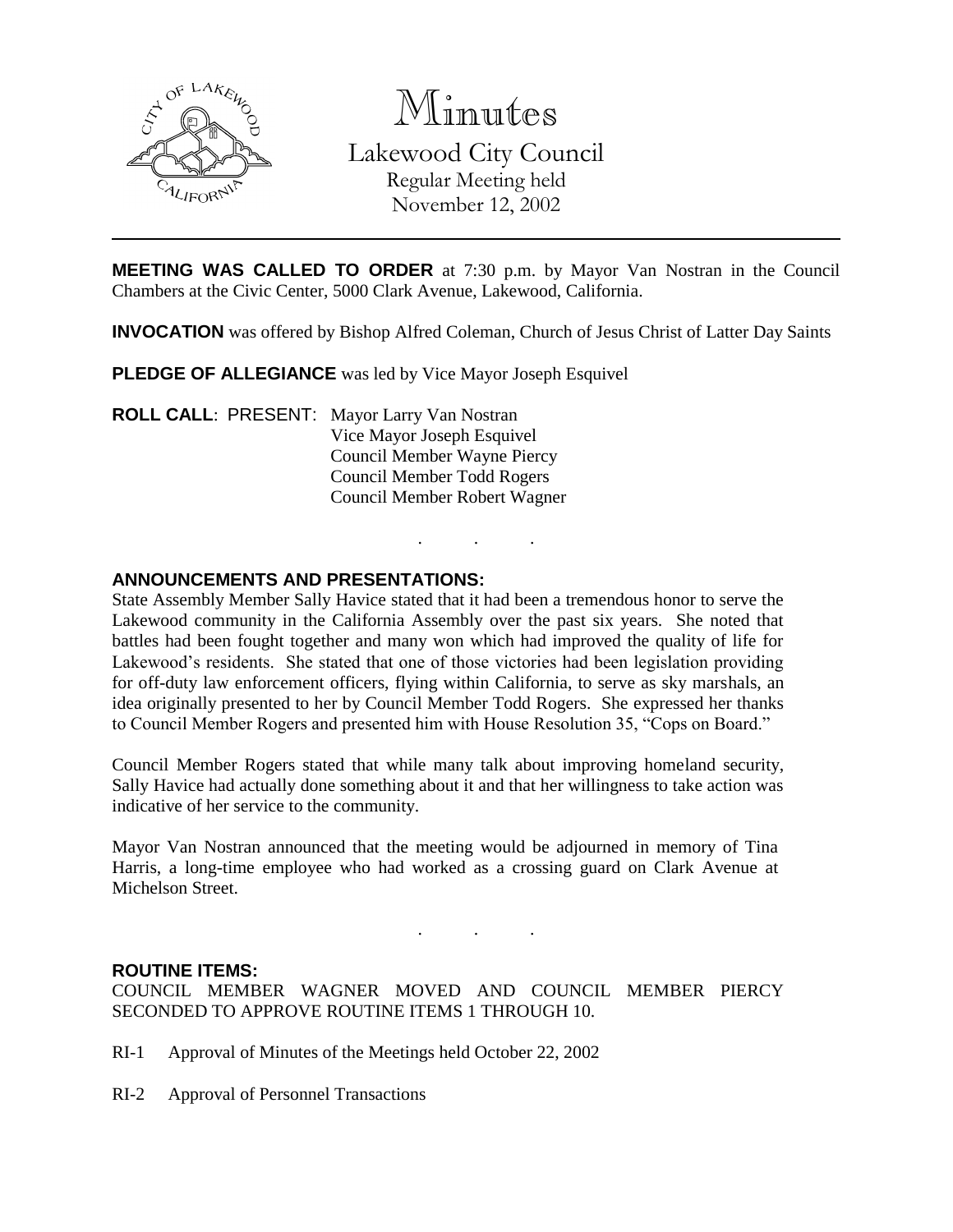#### **ROUTINE ITEMS:** Continued

- RI-3 Approval of Registers of Demands dated October 17, October 24, and October 31, 2002
- RI-4 Approval of Entry Permit for Chamber of Commerce Rose Parade Parking at Civic **Center**
- RI-5 Acceptance of Notice of Completion for Public Works Project No. 02-3; 24-inch Waterline in Palo Verde Avenue, Valverde Construction
- RI-6 Approval of Agreement for Engineering Services for Wellhead and Pump Design for Well 13A
- RI-7 RESOLUTION NO. 2002-90; A RESOLUTION OF THE CITY COUNCIL OF THE CITY OF LAKEWOOD ESTABLISHING A "20 MINUTE" LIMITED PARKING ZONE ON THE WEST SIDE OF PIXIE AVENUE NORTH OF COVER STREET WITHIN THE CITY OF LAKEWOOD
- RI-8 RESOLUTION NO. 2002-91; A RESOLUTION OF THE CITY COUNCIL OF THE CITY OF LAKEWOOD PROHIBITING THE PARKING OR STANDING OF VEHICLES BETWEEN 7 A.M. AND 12 P.M. ON TUESDAY OF EACH WEEK FOR STREET SWEEPING PURPOSES ON BOTH SIDES OF LONGWORTH AVENUE BETWEEN VENDALE DRIVE AND STILLMAN STREET

RESOLUTION NO. 2002-92; A RESOLUTION OF THE CITY COUNCIL OF THE CITY OF LAKEWOOD PROHIBITING THE PARKING OR STANDING OF VEHICLES BETWEEN 7 A.M. AND 12 P.M. ON THURSDAY OF EACH WEEK FOR STREET SWEEPING PURPOSES ON BOTH SIDES OF MICHELSON STREET BETWEEN DOWNEY AVENUE AND HAYTER AVENUE

RESOLUTION NO. 2002-93; A RESOLUTION OF THE CITY COUNCIL OF THE CITY OF LAKEWOOD PROHIBITING THE PARKING OR STANDING OF VEHICLES BETWEEN 7 A.M. AND 12 P.M. ON THURSDAY OF EACH WEEK FOR STREET SWEEPING PURPOSES ON BOTH SIDES OF COKE AVENUE BETWEEN MICHELSON STREET AND CAMERINO STREET

- RI-9 Approval of Report of Monthly Investment Transactions
- RI-10 Approval of Change Order for Public Works Contract No. 02-5; West San Gabriel River Open Space Project

UPON ROLL CALL VOTE, THE MOTION WAS APPROVED:

AYES: COUNCIL MEMBERS: Rogers, Esquivel, Piercy, Wagner and Van Nostran NAYS: COUNCIL MEMBERS: None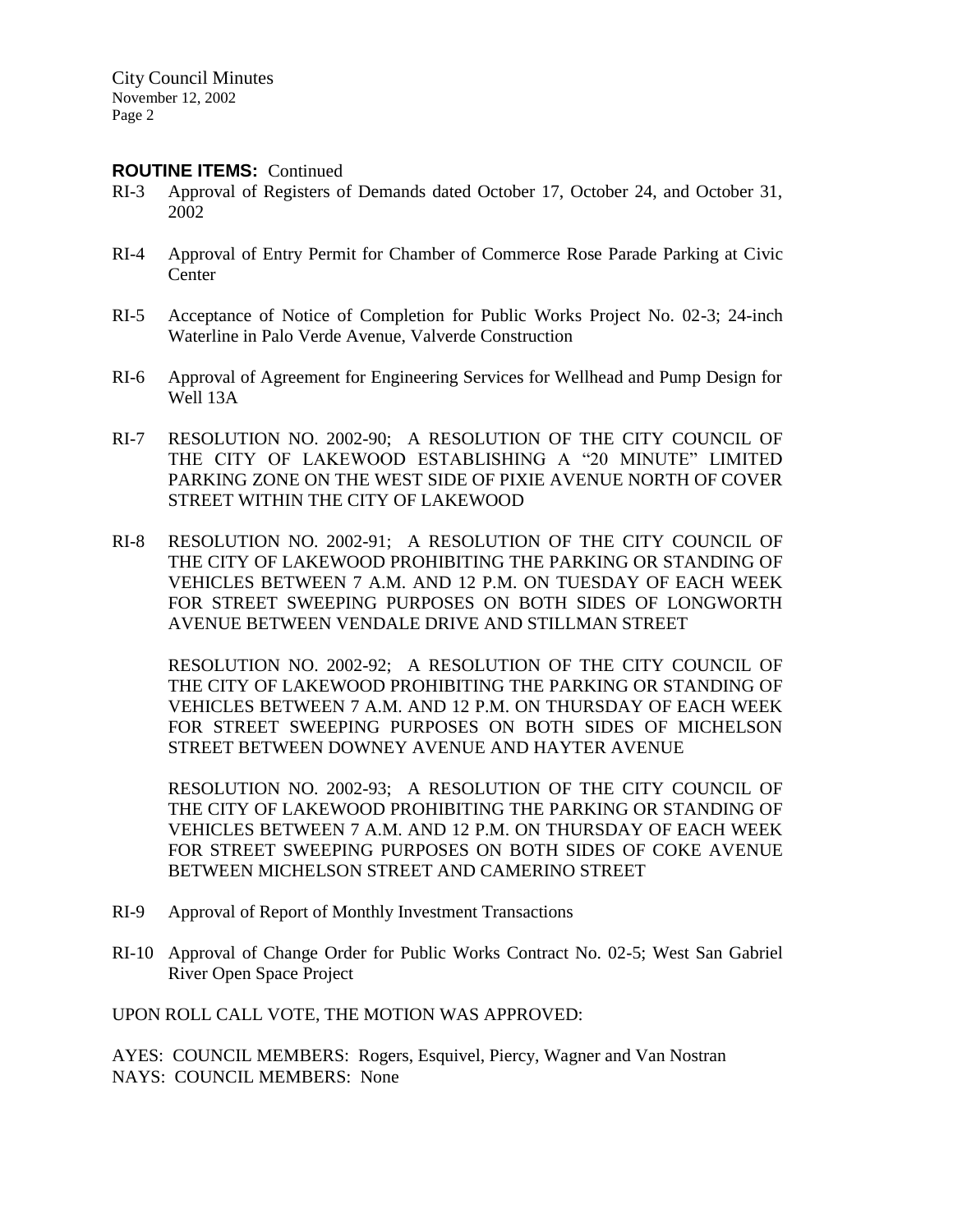# **1.1 • APPEAL OF THE DECISION OF THE PLANNING AND ENVIRONMENT COMMISSION ON CONDITIONAL USE PERMIT CASE NO. 716; PERTAINING TO FENCING IN EXCESS OF 42 INCHES IN HEIGHT ON PROPERTY LOCATED AT FIDLER AVENUE**

The Director of Community Development, Chuck Ebner, displayed slides and gave a brief oral presentation based on the memorandum contained in the agenda. He reported that the applicant, David Barragan, had constructed a front yard fence in excess of 42 inches in height, in violation of Lakewood Municipal Code 9384.B, which only allows such a use with a conditional use permit. The applicant had applied for a conditional use permit which had been heard by the Planning and Environment Commission at its October 3, 2002 meeting. Based upon testimony, the Commission had adopted a resolution denying the application.

Mayor Van Nostran opened the public hearing at 7:48 p.m. and called for anyone in the audience wishing to address the City Council on this matter.

David Barragan, Fidler Avenue, stated that he did not believe the fence to be a safety hazard as it did not block visibility. He further stated that most of his neighbors had made positive comments about the fence and that the only party objecting to it did not actually live in the area.

Responding to questions from Council Member Wagner, Mr. Barragan stated that the fence had been installed by a contractor at his wife's request and that although he had thought that he should contact the City about building requirements, she had proceeded with the installation before he could do so.

Council Member Piercy inquired about the reason for the installation of the fence. Mr. Barragan stated that they had wanted an area that was safe for their daughter to play with the dog, without causing any problems for the neighbors.

Gayla Wilderson-Romero stated she was the owner of rental property located at Fidler Avenue and that she felt the fence was too high and should be lowered. Dave Romero echoed her remarks.

Donald Lewis Nelson also spoke in opposition to the height of the fence, stating it would encourage others to ignore City regulations and invite litigation.

COUNCIL MEMBER WAGNER MOVED AND COUNCIL MEMBER PIERCY SECONDED TO CLOSE THE PUBLIC HEARING. UPON ROLL CALL VOTE, THE MOTION WAS APPROVED:

AYES: COUNCIL MEMBERS: Rogers, Esquivel, Piercy, Wagner and Van Nostran NAYS: COUNCIL MEMBERS: None

Mayor Van Nostran stated that he had gone to visit the site and found the property to be well maintained and the fence attractive. He concluded by stating that he had no problem with the fence and would favor granting the conditional use permit.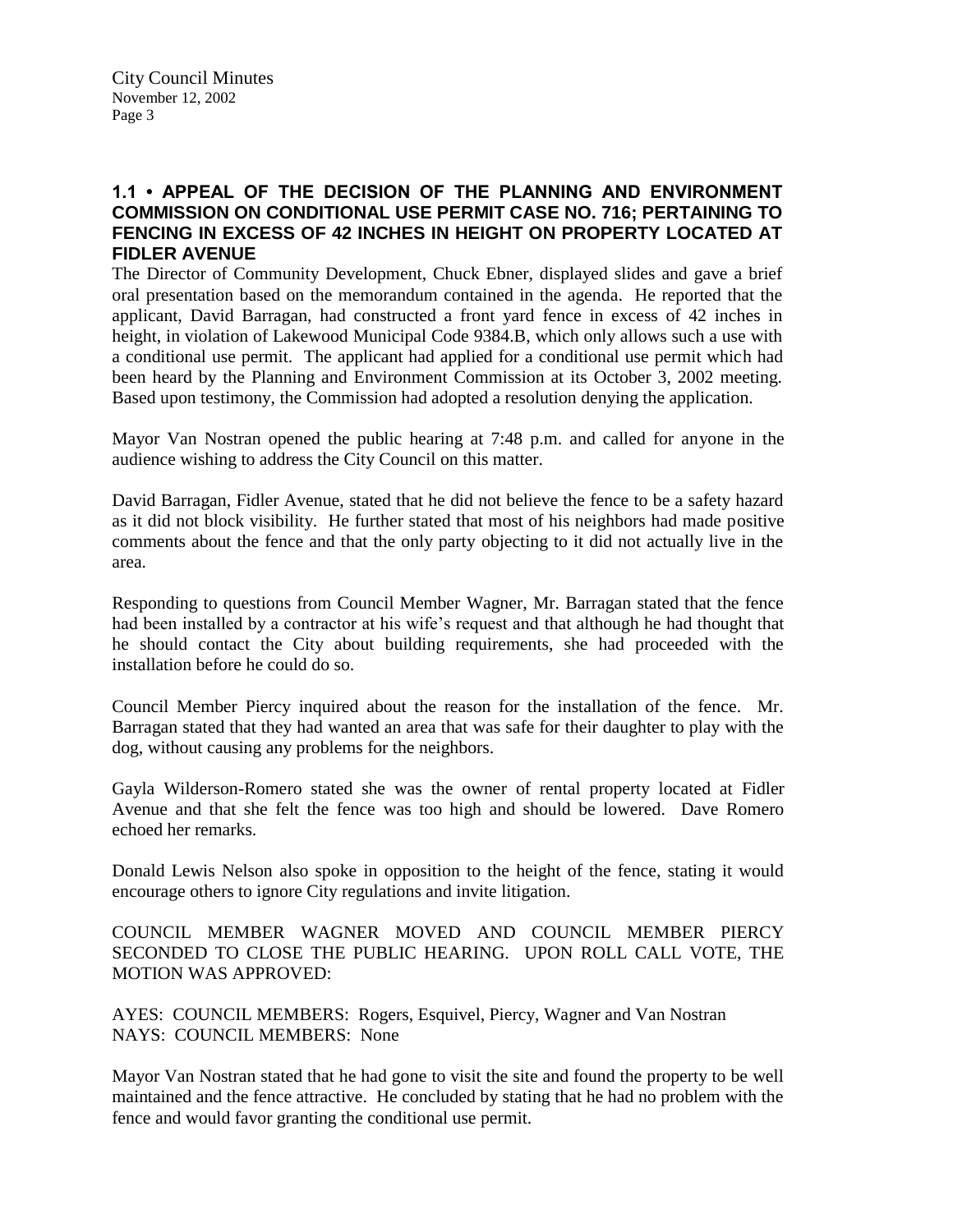# **1.1 • APPEAL OF CONDITIONAL USE PERMIT CASE NO. 716** - Continued

Council Member Rogers inquired of the City Attorney whether the granting of this conditional use permit could expose the City to future liability.

City Attorney John S. Todd responded by stating that the Lakewood Municipal Code gave the City Council the authority, based upon the evidence, to grant an appeal of a Planning and Environment Commission decision and that although an argument might be made that the granting of a particular appeal set a precedent, it could also be argued that each case was different and must be considered on its individual merits.

Council Member Wagner stated that although you could see through the fence, it made the property look very different from the surrounding properties and that he felt it would look much better if it were lowered and more in line with surrounding properties. He concluded by stating that lacking some rationale or need for installing a higher fence, the height should be reduced.

Council Member Piercy stated that he agreed with Council Member Wagner on this issue. He noted that although the fence was attractive, there was no control over the fence being covered by vines or other growth in the future. He concluded by stating he felt it was not wise to set a precedent with this type of use.

VICE MAYOR ESQUIVEL MOVED AND COUNCIL MEMBER WAGNER SECONDED TO DENY THE APPEAL OF CONDITIONAL USE PERMIT CASE NO. 716. UPON ROLL CALL VOTE, THE MOTION WAS APPROVED:

AYES: COUNCIL MEMBERS: Rogers, Esquivel, Piercy and Wagner NAYS: COUNCIL MEMBERS: Van Nostran

VICE MAYOR ESQUIVEL MOVED AND COUNCIL MEMBER PIERCY SECONDED TO ADOPT RESOLUTION NO. 2002-94.

RESOLUTION NO. 2002-94; A RESOLUTION OF THE CITY COUNCIL OF THE CITY OF LAKEWOOD DENYING THE APPEAL OF CONDITIONAL USE PERMIT CASE NO. 716 AND DENYING CONDITIONAL USE PERMIT TO MAINTAIN A FENCE IN EXCESS OF 42 INCHES IN HEIGHT WITHIN THE REQUIRED FRONT YARD AT FIDLER AVENUE, LAKEWOOD, CALIFORNIA

UPON ROLL CALL VOTE, THE MOTION WAS APPROVED:

AYES: COUNCIL MEMBERS: Rogers, Esquivel, Piercy and Wagner NAYS: COUNCIL MEMBERS: Van Nostran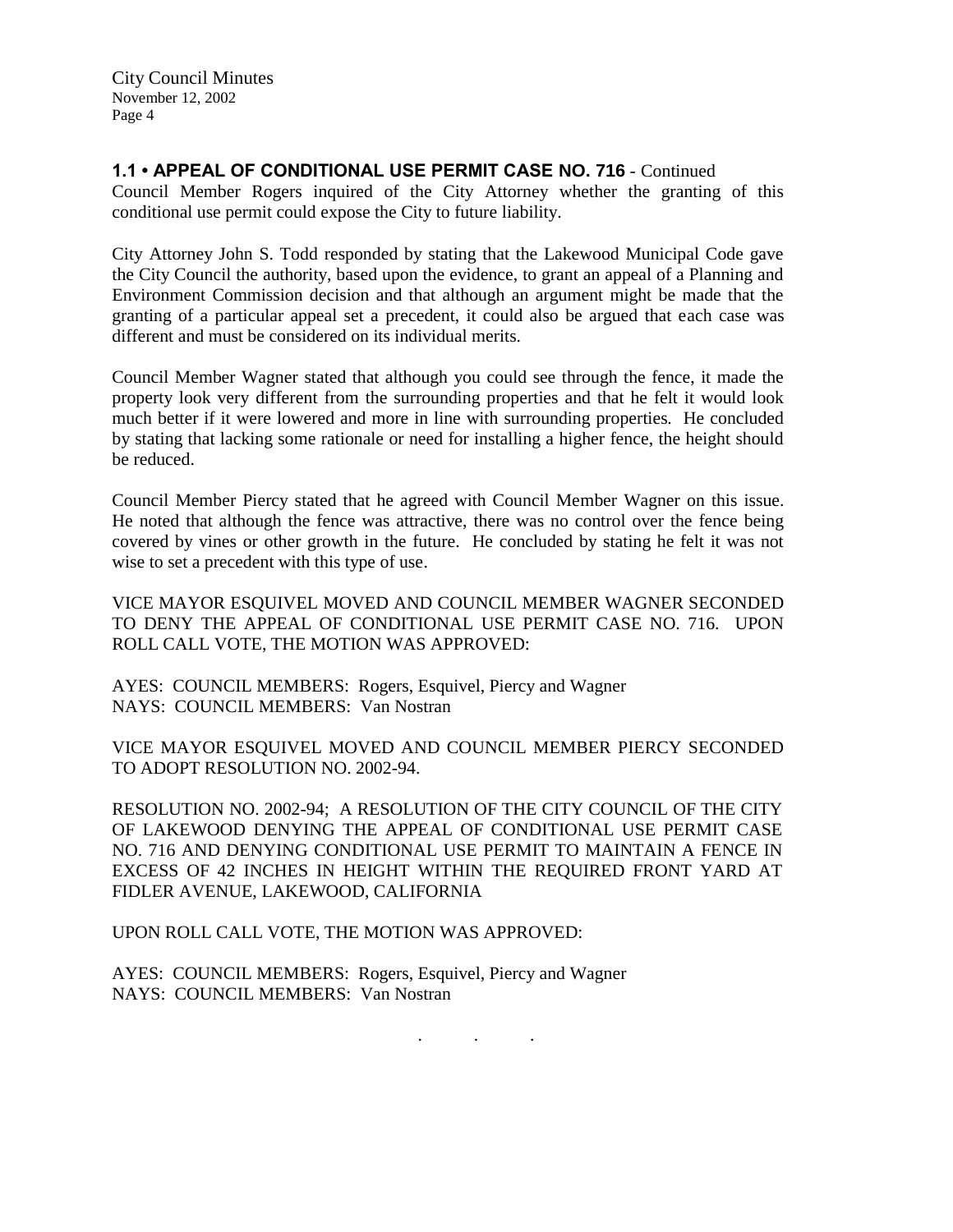# **1.2 • AWARD OF BID FOR PUBLIC WORKS PROJECT NO. 02-10; DRILLING WELL 13A**

The Director of Public Works, Lisa Rapp, gave a brief oral presentation based on the memorandum contained in the agenda and stated two sealed bids had been received for the drilling of water well 13A, located at the southwest corner of Palo Verde Avenue and Candlewood Street. Work was projected to begin in early January and be completed in mid-March, 2003. It was the recommendation of staff that the City Council approve the plans, specifications and working details for the project; award a contract to Beylik Drilling, Inc. in the amount of \$424,000; and authorize staff to approve a cumulative total of change orders, not to exceed \$40,000.

Mayor Van Nostran opened the public hearing at 8:14 p.m. and called for anyone in the audience wishing to address the City Council on this matter. There was no response.

COUNCIL MEMBER PIERCY MOVED AND COUNCIL MEMBER WAGNER SECONDED TO CLOSE THE PUBLIC HEARING AND ACCEPT STAFF'S RECOMMENDATION. UPON ROLL CALL VOTE, THE MOTION WAS APPROVED:

AYES: COUNCIL MEMBERS: Rogers, Esquivel, Piercy, Wagner and Van Nostran NAYS: COUNCIL MEMBERS: None

# **2.1 • ORDINANCE NO. 2002-8; SPECIFIC PLAN FOR LAKEWOOD AUTO CENTER LOCATED AT THE CORNER OF CHERRY AVENUE AND 36TH STREET**

. . .

The Community Development Director reported that the proposed ordinance had been introduced for first reading at the Council's last meeting held on October 22, 2002, and was presented for second reading and adoption at this time.

ORDINANCE NO. 2002-8; AN ORDINANCE OF THE CITY COUNCIL OF THE CITY OF LAKEWOOD ADOPTING THE LAKEWOOD AUTO CENTER SPECIFIC PLAN was read by title by Mayor Van Nostran.

COUNCIL MEMBER ROGERS MOVED AND VICE MAYOR ESQUIVEL SECONDED TO WAIVE FURTHER READING AND ADOPT ORDINANCE NO. 2002-8. UPON ROLL CALL VOTE, THE MOTION WAS APPROVED:

AYES: COUNCIL MEMBERS: Rogers, Esquivel, Piercy, Wagner and Van Nostran NAYS: COUNCIL MEMBERS: None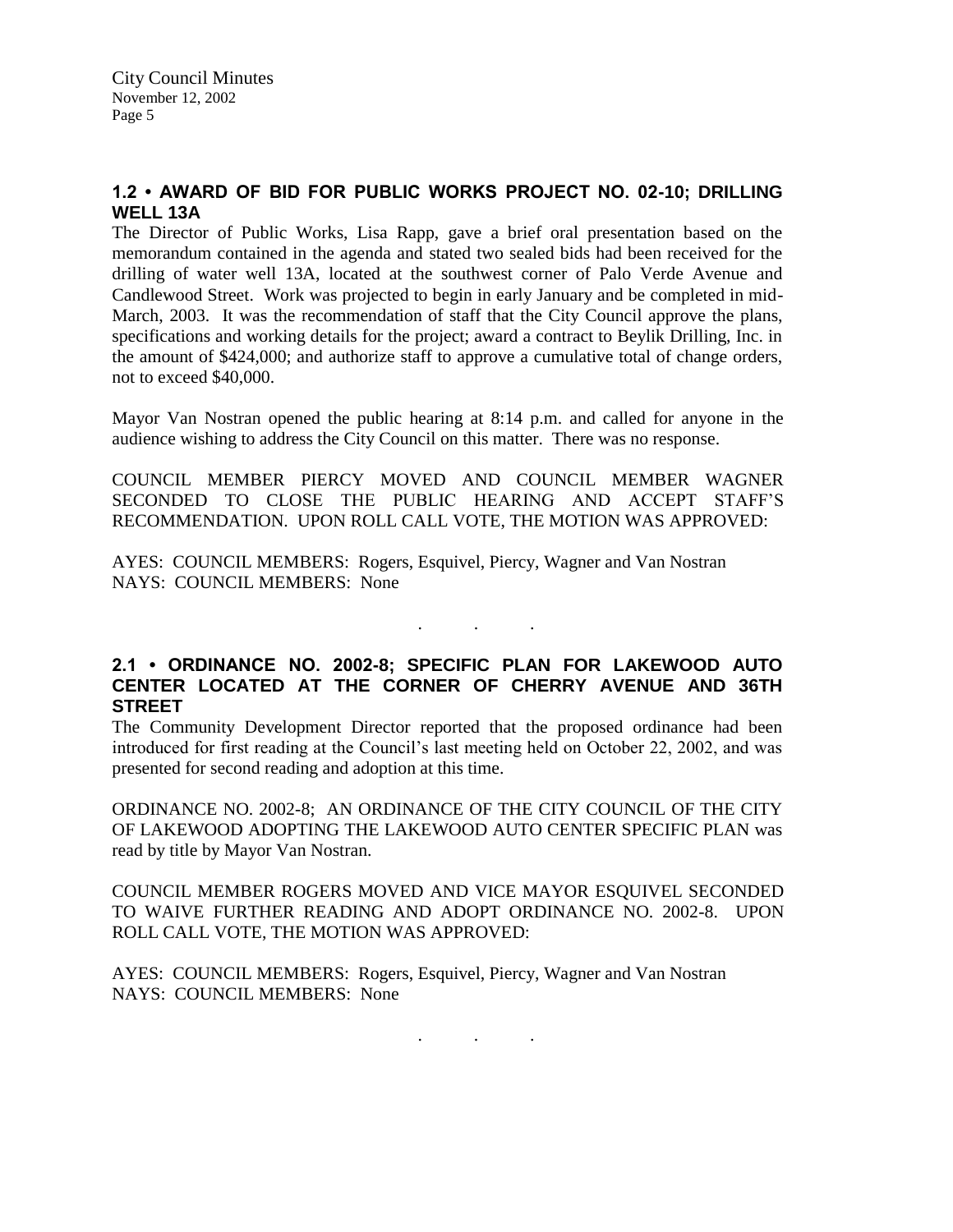# **2.2 • INTERIM URGENCY ZONING ORDINANCE NO. 2002-9; PROHIBITING THE ESTABLISHMENT OF ANY MOTEL/HOTEL USES**

The Community Development Director gave a brief oral presentation based on the memorandum contained in the agenda and reported that an inquiry regarding the use of a Carson Street property as a motel had prompted staff to review the regulations contained in the Municipal Code pertaining to motels and hotels. It was found that existing motel or hotel uses had raised some recurring code enforcement, public nuisance and criminal-type problems. It was the recommendation of staff that the City Council adopt Ordinance No. 2002-9, establishing a moratorium on the development of motels and hotels in the City pending a study by the Planning and Environment Commission as to the appropriate zoning regulations for that type of use.

Council Member Piercy inquired about the scope of the study. Mr. Ebner responded by stating that the study would encompass the entire City and identify any problems with the type of use and potential mitigation measures. Noting that the ordinance specified a 45-day moratorium, Council Member Piercy determined from Mr. Ebner that the study could not be completed that quickly and an extension would certainly be requested.

The City Attorney briefly outlined the legal process for moratorium ordinances.

ORDINANCE NO. 2002-9; AN ORDINANCE OF THE CITY COUNCIL OF THE CITY OF LAKEWOOD PROHIBITING THE ESTABLISHMENT OF ANY MOTEL OR HOTEL WITHIN THE CITY PENDING COMPLETION OF A STUDY AND REPORT BY THE PLANNING AND ENVIRONMENT COMMISSION PERTAINING TO THE PROPER ZONE CLASSIFICATION FOR CONDITIONS OF USE FOR MOTELS OR HOTELS WITHIN THE CITY AS AN INTERIM ZONING ORDINANCE, AND SETTING FORTH FACTS CONSTITUTING THE SAME AS AN URGENCY ORDINANCE was read by title by Mayor Van Nostran.

COUNCIL MEMBER WAGNER MOVED AND COUNCIL MEMBER ROGERS SECONDED TO WAIVE FURTHER READING OF ORDINANCE NO. 2002-9. UPON ROLL CALL VOTE, THE MOTION WAS APPROVED:

AYES: COUNCIL MEMBERS: Rogers, Esquivel, Piercy, Wagner and Van Nostran NAYS: COUNCIL MEMBERS: None

COUNCIL MEMBER WAGNER MOVED AND VICE MAYOR ESQUIVEL SECONDED TO INTRODUCE ORDINANCE NO. 2002-9. UPON ROLL CALL VOTE, THE MOTION WAS APPROVED:

AYES: COUNCIL MEMBERS: Rogers, Esquivel, Piercy, Wagner and Van Nostran NAYS: COUNCIL MEMBERS: None

COUNCIL MEMBER WAGNER MOVED AND VICE MAYOR ESQUIVEL SECONDED TO ADOPT ORDINANCE NO. 2002-9.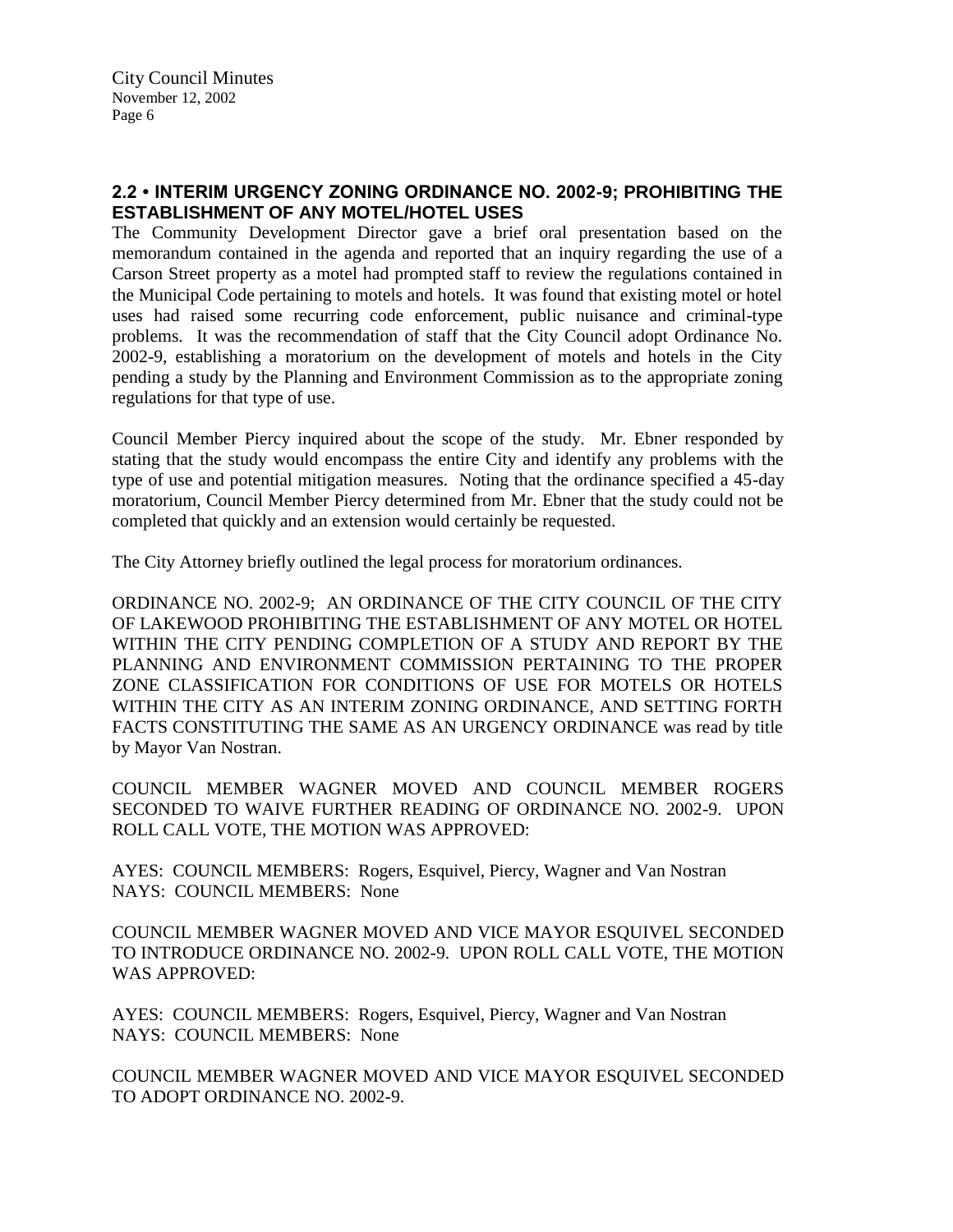## **2.2 • INTERIM URGENCY ZONING ORDINANCE NO. 2002-9; PROHIBITING THE ESTABLISHMENT OF ANY MOTEL/HOTEL USES** - Continued UPON ROLL CALL VOTE, THE MOTION WAS APPROVED:

. . .

AYES: COUNCIL MEMBERS: Rogers, Esquivel, Piercy, Wagner and Van Nostran NAYS: COUNCIL MEMBERS: None

### **3.1 • LAKEWOOD WEB SITE RE-LAUNCH STATUS REPORT**

Assistant City Manager Michael Stover gave a brief oral presentation based on the memorandum contained in the agenda and stated a new content management system was being implemented for the City's web site. He provided a live demonstration to briefly review the improved features available to web site visitors with the Civica software and announced that the Internet site was ready for re-launch. It was the recommendation of staff that the City Council receive and file the report.

Council Member Wagner inquired about accessing the Municipal Code. Mr. Stover responded by stating that since a single database was used, Code updates would be available through the Internet as soon as the update was implemented internally. Council Member Wagner complimented staff for a very good looking upgrade.

COUNCIL MEMBER ROGERS MOVED AND VICE MAYOR ESQUIVEL SECONDED TO RECEIVE AND FILE THE REPORT AS PRESENTED. UPON ROLL CALL VOTE, THE MOTION WAS APPROVED:

AYES: COUNCIL MEMBERS: Rogers, Esquivel, Piercy, Wagner and Van Nostran NAYS: COUNCIL MEMBERS: None

#### **WRITTEN COMMUNICATIONS:**

CORRESPONDENCE FROM TOBY HESS REGARDING THE CABLECASTING OF LONG BEACH UNIFIED SCHOOL DISTRICT BOARD MEETINGS

. . .

Mayor Van Nostran read a letter that had been received from Toby Hess regarding a citizens' group wishing to independently videotape meetings of the Long Beach Unified School District Board meeting and have their tapes broadcast on the Lakewood municipal access channel.

Responding to questions from Council Member Wagner and Vice Mayor Esquivel, the Assistant City Manager confirmed that there would not be a problem finding an available broadcast time for the meeting tapes, even if all four districts meetings were to be made available.

Jeannine McManigal-Ball, Long Beach, stated that the board meetings for LBUSD were not at a convenient time or location for the general public to attend. She concluded by stating that broadcasting the meetings would give everyone a better understanding of what was going on in the District.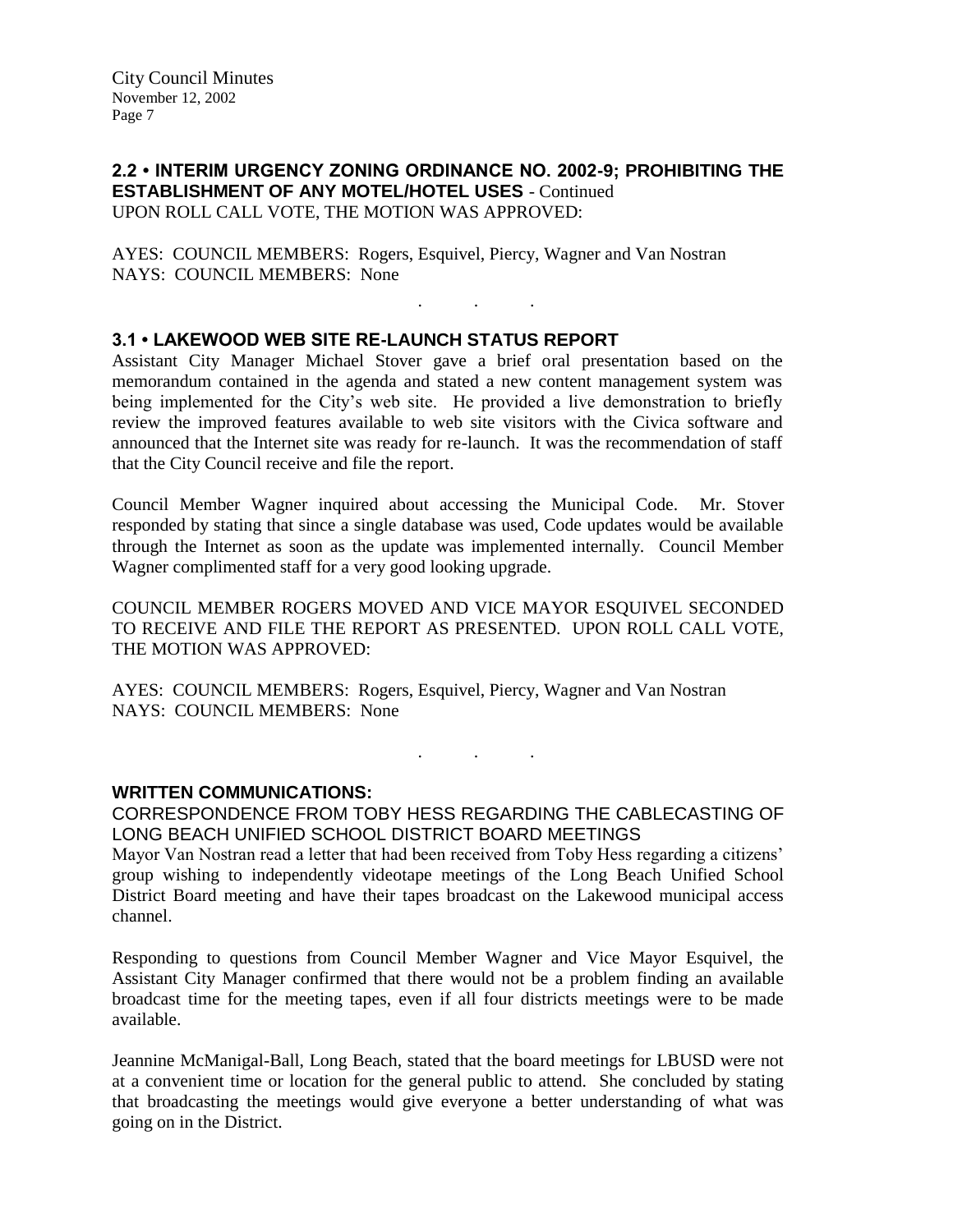# **WRITTEN COMMUNICATIONS: Continued**

Responding to a question from Vice Mayor Esquivel, the City Attorney advised that California's Brown Act, which governs open meetings, would allow any member of the public to videotape a public meeting as long as it was not disruptive to the proceedings.

Council Member Wagner determined from Ms. McManigal-Ball that this was intended to be a pilot program and that since the broadcasts were not live, the plug could be pulled at any time.

Council Member Piercy clarified with the group that they were requesting air time for their tapes of the Board meetings.

Council Member Rogers stated that he wished there were residents in all of the school districts who were willing to do the same thing. He noted that there was a keen interest in the community to be informed about the decisions being made by the school districts. He encouraged granting approval for cable air time.

Sheila LaTourette-McManigal stated that she had been able to get her name on the mailing list for the LBUSD agendas but had found them hard to understand and the meetings difficult to attend due to traffic at the time of day the meetings are held.

Debbie Smith stated that parents needed to be informed in order to participate and encouraged the City Council to support the pilot program.

Steve Croft also spoke in support of the program and expressed the desire to see the program spread to the other districts.

Toby Hess thanked all who had expressed support for the proposal.

The City Attorney advised that for the City Council to take action on the item, it should be formally added to the agenda.

VICE MAYOR ESQUIVEL MOVED AND COUNCIL MEMBER ROGERS SECONDED TO ADD TO THE AGENDA, THE APPROVAL OF THE REQUEST TO PROVIDE CABLECASTING TIME FOR LONG BEACH UNIFIED SCHOOL DISTRICT BOARD MEETINGS. UPON ROLL CALL VOTE, THE MOTION WAS APPROVED:

AYES: COUNCIL MEMBERS: Rogers, Esquivel, Piercy, Wagner and Van Nostran NAYS: COUNCIL MEMBERS: None

COUNCIL MEMBER ROGERS MOVED AND COUNCIL MEMBER WAGNER SECONDED TO APPROVE THE REQUEST TO PROVIDE CABLECASTING TIME FOR LONG BEACH UNIFIED SCHOOL DISTRICT BOARD MEETINGS. UPON ROLL CALL VOTE, THE MOTION WAS APPROVED:

AYES: COUNCIL MEMBERS: Rogers, Esquivel, Piercy, Wagner and Van Nostran NAYS: COUNCIL MEMBERS: None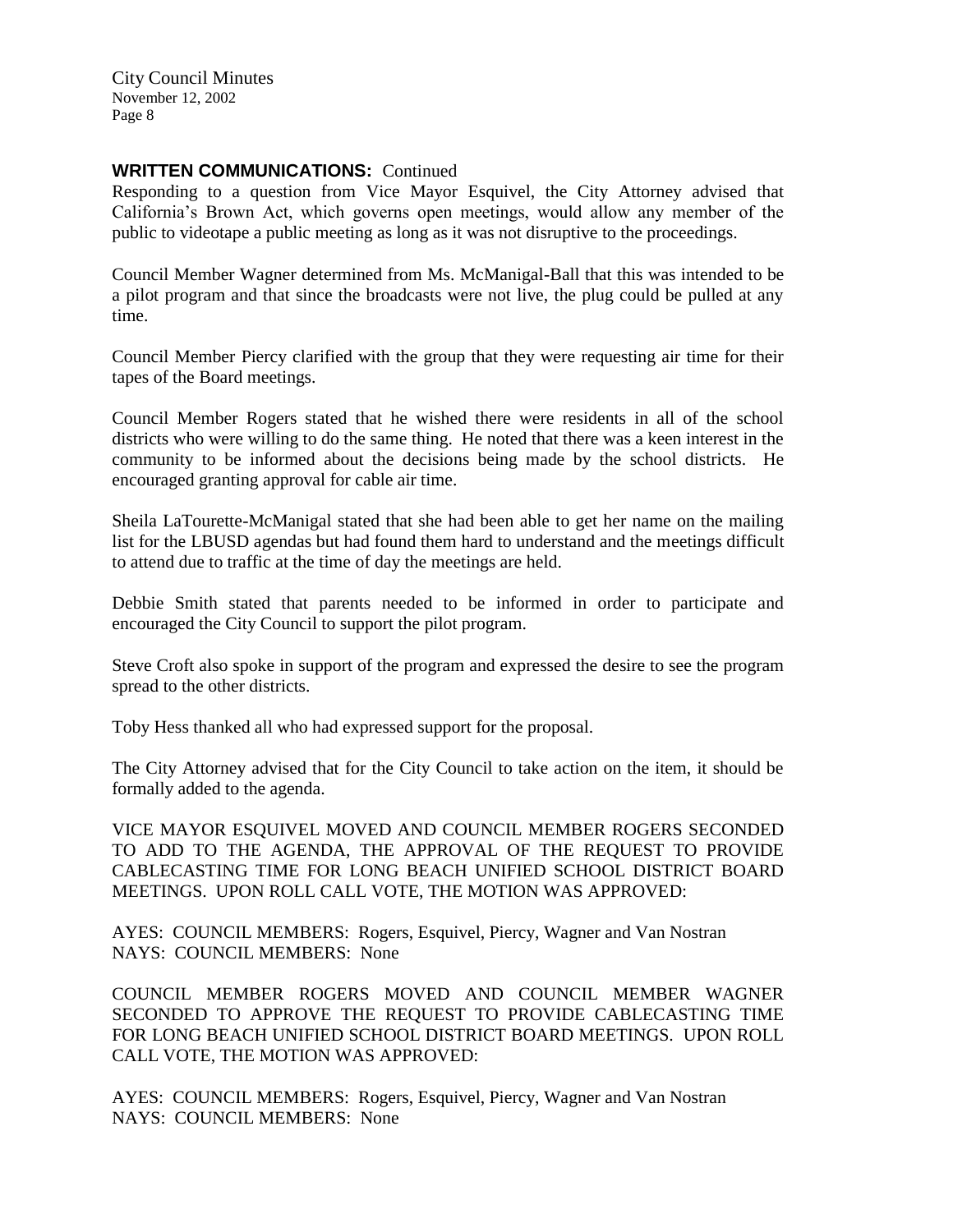At 9:02 p.m., the Regular Meeting of the City Council was recessed for the Meeting of the Lakewood Redevelopment Agency. At 9:04 p.m., the City Council Meeting was reconvened.

. . .

**ORAL COMMUNICATIONS:**

Sheila LaTourette-McManiga addressed the City Council regarding an unsigned, undated flyer attacking the City Council's action pertaining to schools which had been included in the *Long Beach Press Telegram*. She expressed anger about the content of the flyer and that she found it to be cowardly to have sent it unsigned.

Steve Croft stated that while the flyer was critical of the City Council for funds used for school district consulting services, most residents in Lakewood were more than willing to spend the funds to improve the chances of providing quality education to the City's youth.

Council Member Wagner stated that many items outlined in the flyer were misleading, deceptive and did not accurately reflect the actions that had been taken. He briefly outlined the City's attempts to meet and discuss the matter with the Bellflower Unified School District.

Mayor Van Nostran summarized his attempts to get more information about the proposal and concluded by noting that he had contacted one of the BUSD Board Members who was totally unaware of any plan by the Board or any map of a proposed joint district. He declared that he was willing to work with anyone, if it would mean a better education for Lakewood students.

Council Member Rogers stated that the City Council's position was not to reconstruct battles from the past, but to move away from the politicizing of the issue. He stated that he had previously met with BUSD Board Member Jerry Cleveland to discuss a generic plan for a possible joint district, but had never seen a proposal, map or anything else in writing. He concluded by expressing his willingness to sit down and discuss any idea that could make education better for the Lakewood community.

Council Member Wagner stated that the Council's School District Formation Committee had made every effort to tone down the rhetoric and de-politicize the issue. He noted that they had met with the other school districts, but that BUSD had refused to meet with them.